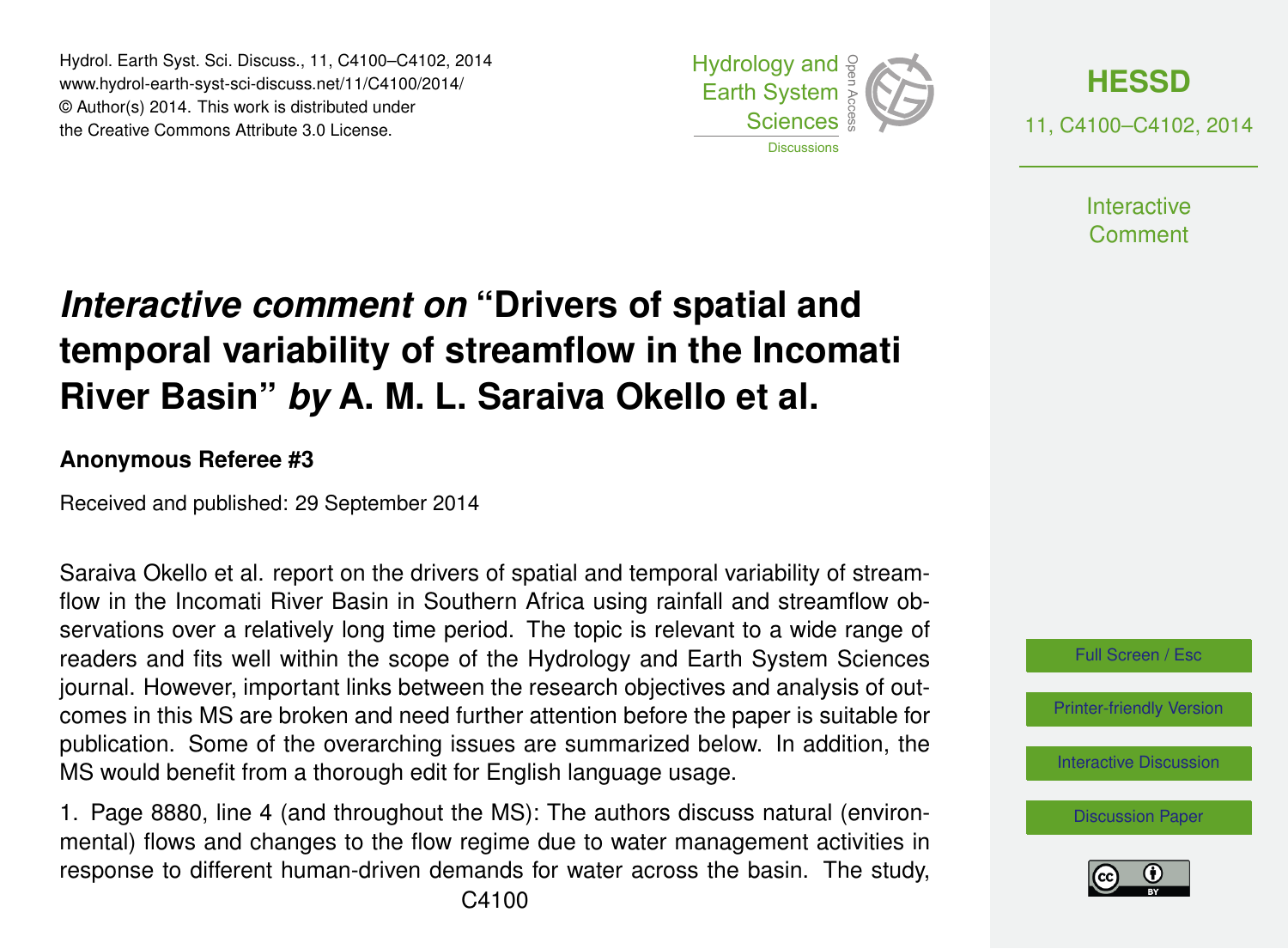however, does not succeed in isolating the impacts of one or the other on streamflow. Taking this into consideration, the MS needs a thorough revision in order to make the research objectives more focused and feasible.

2. Page 8881, lines 20-27: The discussion of climate change impacts on hydrology are somewhat irrelevant, as the MS does not really provide a focused investigation of these. Investigating projected impacts such as decreased rainfall events would require analysis of sub-daily data, if the authors mean decreased rainfall duration. If number of rainy days is meant, however, this could be investigated from the relatively long time series of daily rainfall data that the authors have analyzed. However, this is not clearly addressed and instead the IHA methodology is followed without much justification on how it contributes to addressing the research questions of the study.

3. Page 8882, lines 19-26: Generally, the research objectives then need to be followed by a focused methodology for answering these. This is not well achieved in the current MS version. What is needed is an explanation for the observed trends in streamflow, but not in rainfall. Land use changes appear to have contributed substantially to this but there is no mention of other variables such as temperature and humidity, for example, which could also have a pronounced effect on streamflow. Even the links with land use changes are not investigated in sufficient detail in order to draw the relevant conclusions and possibly this is one of the reasons for the authors struggling to interpret the outcomes from this study in the final sections.

Some comments on figures and tables:

- Table 3: The use of the @ symbol is inappropriate, the location could be given with either a comma or in parentheses.

- Figure 2: The text is very unclear in this figure, consider revising the layout and presentation.

- Figure 3: Is the N-S variability unimportant? Would it be better to present the error

11, C4100–C4102, 2014

**Interactive Comment** 

Full Screen / Esc

[Printer-friendly Version](http://www.hydrol-earth-syst-sci-discuss.net/11/C4100/2014/hessd-11-C4100-2014-print.pdf)

[Interactive Discussion](http://www.hydrol-earth-syst-sci-discuss.net/11/8879/2014/hessd-11-8879-2014-discussion.html)

[Discussion Paper](http://www.hydrol-earth-syst-sci-discuss.net/11/8879/2014/hessd-11-8879-2014.pdf)